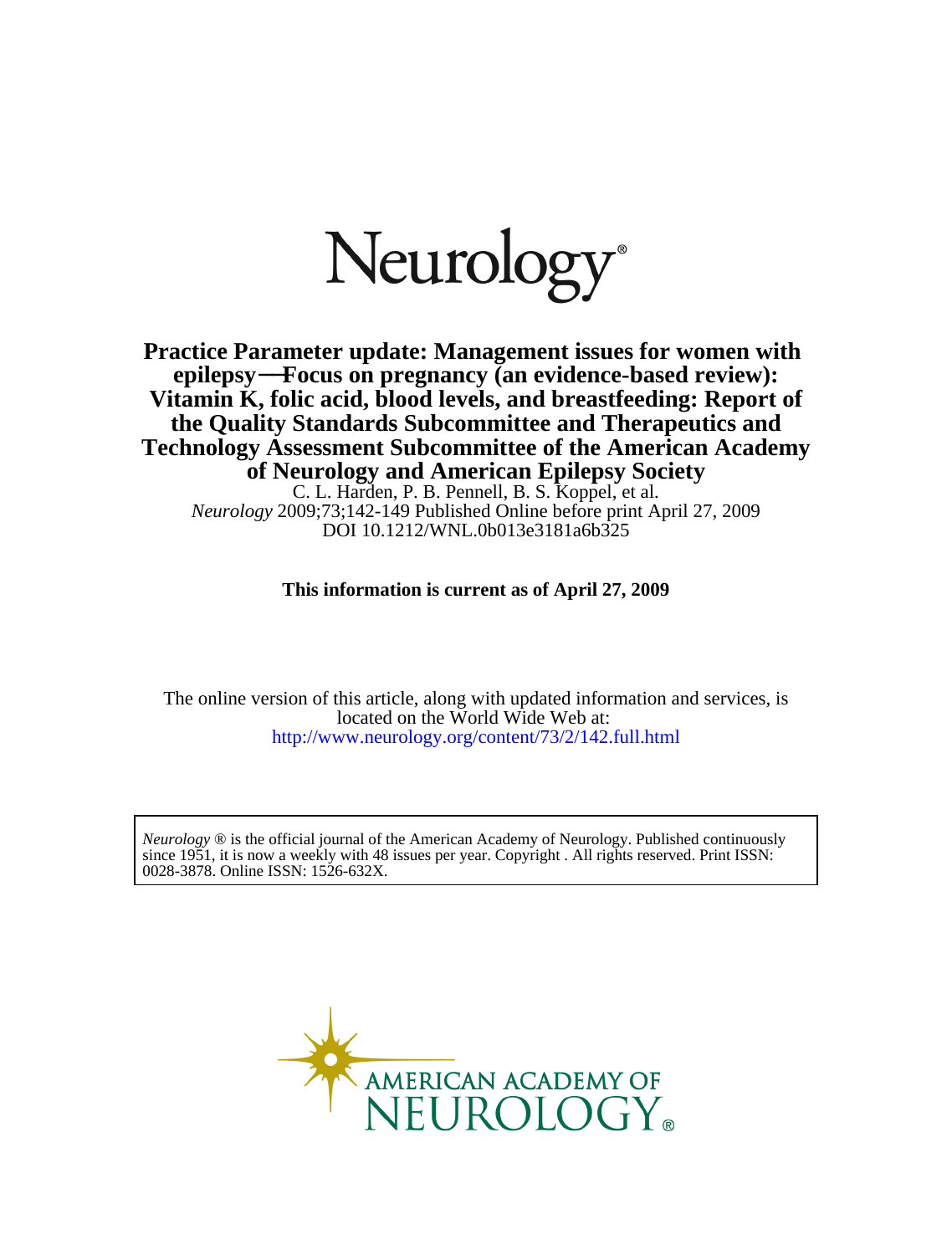

C.L. Harden, MD P.B. Pennell, MD B.S. Koppel, MD C.A. Hovinga, PharmD B. Gidal, PharmD K.J. Meador, MD J. Hopp, MD T.Y. Ting, MD W.A. Hauser, MD D. Thurman, MD, MPH P.W. Kaplan, MB, FRCP J.N. Robinson, MD J.A. French, MD S. Wiebe, MD A.N. Wilner, MD B. Vazquez, MD L. Holmes, MD A. Krumholz, MD R. Finnell, PhD P.O. Shafer, RN, MN C. Le Guen

Address correspondence and reprint requests to the American Academy of Neurology, 1080 Montreal Avenue, St. Paul, MN 55116 guidelines@aan.com

**www.neurology.org**

## **See pages 126 and 133**

# Practice Parameter update: Management issues for women with epilepsy—Focus on pregnancy (an evidence-based review): Vitamin K, folic acid, blood levels, and breastfeeding

Report of the Quality Standards Subcommittee and Therapeutics and Technology Assessment Subcommittee of the American Academy of Neurology and American Epilepsy Society  $\overline{\bullet}$ 

# **ABSTRACT**

**Objective:** To reassess the evidence for management issues related to the care of women with epilepsy (WWE) during pregnancy, including preconceptional folic acid use, prenatal vitamin K use, risk of hemorrhagic disease of the newborn, clinical implications of placental and breast milk transfer of antiepileptic drugs (AEDs), risks of breastfeeding, and change in AED levels during pregnancy.

**Methods:** A 20-member committee evaluated the available evidence based on a structured literature review and classification of relevant articles published between 1985 and October 2007.

**Results:** Preconceptional folic acid supplementation is possibly effective in preventing major congenital malformations in the newborns of WWE taking AEDs. There is inadequate evidence to determine if the newborns of WWE taking AEDs have a substantially increased risk of hemorrhagic complications. Primidone and levetiracetam probably transfer into breast milk in amounts that may be clinically important. Valproate, phenobarbital, phenytoin, and carbamazepine probably are not transferred into breast milk in clinically important amounts. Pregnancy probably causes an increase in the clearance and a decrease in the concentration of lamotrigine, phenytoin, and to a lesser extent carbamazepine, and possibly decreases the level of levetiracetam and the active oxcarbazepine metabolite, the monohydroxy derivative.

**Recommendations:** Supplementing women with epilepsy with at least 0.4 mg of folic acid before they become pregnant may be considered (Level C). Monitoring of lamotrigine, carbamazepine, and phenytoin levels during pregnancy should be considered (Level B) and monitoring of levetiracetam and oxcarbazepine (as monohydroxy derivative) levels may be considered (Level C). A paucity of evidence limited the strength of many recommendations. *Neurology*® **2009;73:142–149**

#### **GLOSSARY**

AAN = American Academy of Neurology; **AED** = antiepileptic drug; **CBZ** = carbamazepine; **CI** = confidence interval; **ESM** = ethosuximide; GBP = gabapentin; LTG = lamotrigine; LVT = levetiracetam; MHD = monohydroxy derivative; OR = odds ratio;  $\mathsf{OXC}$  = oxcarbazepine;  $\mathsf{PB}$  = phenobarbital;  $\mathsf{PHT}$  = phenytoin;  $\mathsf{PRM}$  = primidone;  $\mathsf{TPM}$  = topiramate;  $\mathsf{VPA}$  = valproate;  $WWE =$  women with epilepsy.

Recent estimates of the US population $<sup>1</sup>$  and the prev-</sup> alence of epilepsy<sup>2</sup> indicate that approximately onehalf million women with epilepsy (WWE) are of childbearing age. It has also been estimated that three to five births per thousand will be to WWE.3 Epilepsy is defined by the presence of recurrent, unpro-childbearing. **Supplemental data at**

voked seizures, and the treatment is typically a daily, long-term antiepileptic drug (AED) regimen. The majority of people with epilepsy have well-controlled seizures, are otherwise healthy, and therefore expect to participate fully in life experiences, including

Approved by the Quality Standards Subcommittee April 15, 2008; by the Therapeutics and Technology Assessment Subcommittee December 17, 2007; by the Practice Committee January 10, 2009; and by the AAN Board of Directors March 25, 2009.

*Disclosure:* Author disclosures are provided at the end of the article.

*e-Pub ahead of print on April 27, 2009, at www.neurology.org.*

Published simultaneously in *Epilepsia.*

Authors' affiliations are listed at the end of the article.

The Mission Statements of the Quality Standards Subcommittee (QSS) and Therapeutics and Technology Assessment (TTA) Subcommittee, Conflict of Interest Statement, QSS members, TTA members, AAN classification of evidence, Classification of recommendations (appendices e-1 through e-5), as well as references e1 through e5 and tables e-1 through e-8, are available on the *Neurology*® Web site at www.neurology.org.

Supported by The Milken Family Foundation.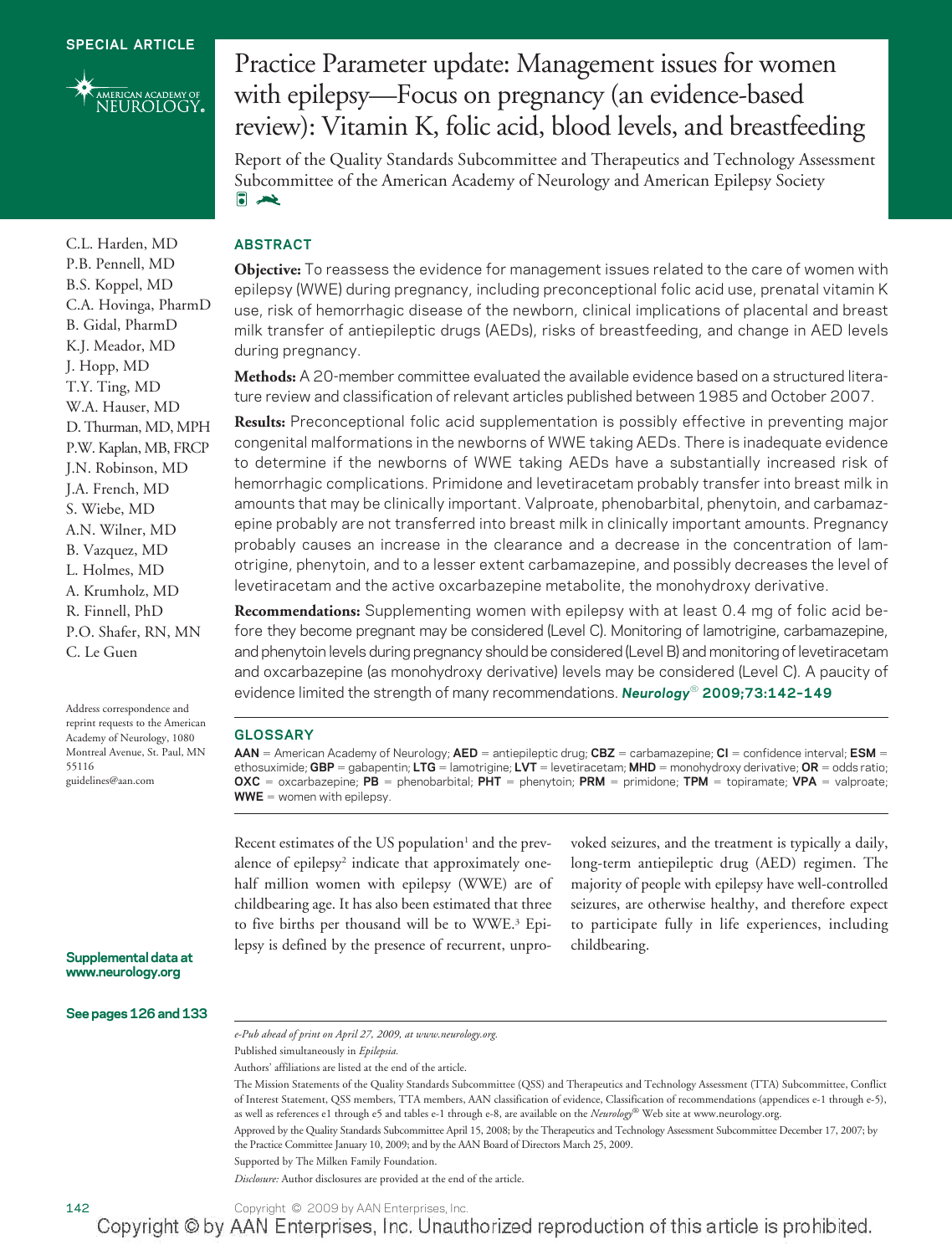This parameter summarizes evidence for six important questions relating to the clinical management of WWE who are pregnant or plan pregnancy:

- 1. Does preconceptional folic acid supplementation reduce the risk of birth defects in neonates of WWE taking AEDs?
- 2. What is the risk of hemorrhagic disease in neonates born to WWE taking AEDs?
- 3. Does prenatal vitamin K supplementation reduce the risk of hemorrhagic disease in the newborns of WWE taking AEDs?
- 4. Do maternally ingested AEDs cross the placenta or penetrate into breast milk?
- 5. Does indirect exposure to maternally ingested AEDs increase the risk of symptomatic effects in the newborn?
- 6. Are there changes in AED levels during pregnancy in WWE?

## **DESCRIPTION OF THE ANALYTIC PROCESS**

The panel formation, literature search strategy, and literature analytic process are described in the companion article on WWE and obstetrical complications and seizure change.<sup>4</sup>

**ANALYSIS OF EVIDENCE Does preconceptional folic acid supplementation reduce the risk of birth defects in neonates of WWE taking AEDs?** To be included in the analysis, articles had to measure the association between preconceptional folic acid use and the outcome of major congenital malformations (MCMs). MCMs were defined as structural abnormalities with surgical, medical, or cosmetic importance.5 The development of an MCM was considered an objective outcome.

Eleven articles relevant to this question were identified by the literature search. The articles were rated according to the American Academy of Neurology (AAN) classification of therapeutic evidence scheme (see appendix e-4A on the *Neurology®* Web site at www.neurology.org). Six studies were graded Class IV and are not discussed further. The remaining studies were rated Class III (see table e-1).

Among the five Class III articles, one study  $(n =$ 156) showed an increased risk of MCMs with lack of folic acid supplementation (odds ratio [OR] 16.88, 95% confidence interval [CI] 4.79–59.52).<sup>6</sup> The folic acid supplementation dose in this study was reported as 2.5–5 mg per day. A second Class III study measured a significant association between serum folic acid concentrations <4.4 nmol/L and neonatal malformation (adjusted OR 5.8, 95% CI 1.3–27,  $p = 0.02$ .<sup>7</sup>

Several Class III studies failed to show an association between folic acid and MCMs but were insufficiently sensitive to exclude a substantial risk reduction from folic acid supplementation. One study reported an OR of 1.67 for MCMs in the offspring of mothers on valproate (VPA) who were not taking folic acid supplementation. However, the result was not significant (95% CI 0.62-4.50).<sup>8</sup> bxAnother study showed no effect of folic acid supplementation (OR 0.86, 95% CI 0.34-2.15),<sup>9</sup> but lacked the statistical precision to exclude a potential benefit. The final study<sup>10</sup> was inconclusive since all WWE who had offspring with MCMs had folic acid supplementation.

*Conclusion.* The risk of MCMs in the offspring of WWE is possibly decreased by folic acid supplementation (two adequately sensitive Class III studies).

*Recommendation.* Preconceptional folic acid supplementation in WWE may be considered to reduce the risk of MCMs (Level C).

*Clinical context.* Folic acid supplementation is generally recommended to reduce the risk of MCMs during pregnancy, $11$  and although the data are insufficient to show that it is effective in WWE, there is no evidence of harm and no reason to suspect that it would not be effective in this group. Therefore, the strength of this evidence should not impact the current folic acid supplementation recommendation that all women of childbearing potential, with or without epilepsy, be supplemented with at least 0.4 mg of folic acid daily prior to conception and during pregnancy.12 There was insufficient published information to address the dosing of folic acid and whether higher doses offer greater protective benefit to WWE taking AEDs.

**What is the risk of hemorrhagic disease in neonates born to WWE taking AEDs?** To be included in the analysis, studies had to compare the risk of neonatal hemorrhagic complications in newborns of WWE taking AEDs to newborns of women without epilepsy. Hemorrhagic complications were defined as any hemorrhage within 24 hours of birth. Studies looking solely at surrogate markers of bleeding risk such as coagulation factor levels were excluded. The risk of bias in each study was measured using the AAN prognostic classification of evidence scheme (appendix e-4B).

Ten articles were identified by the literature search. All but two articles were rated Class IV. The remaining two articles, one Class II and one Class III, are summarized in table e-2.

The Class II article<sup>13</sup> evaluated large numbers of newborns born to mothers taking enzyme-inducing AEDs compared to healthy controls. Upon evaluation of multiple risk factors for neonatal hemorrhage using logistic regression analysis, enzyme-inducing

Neurology 73 July 14, 2009 143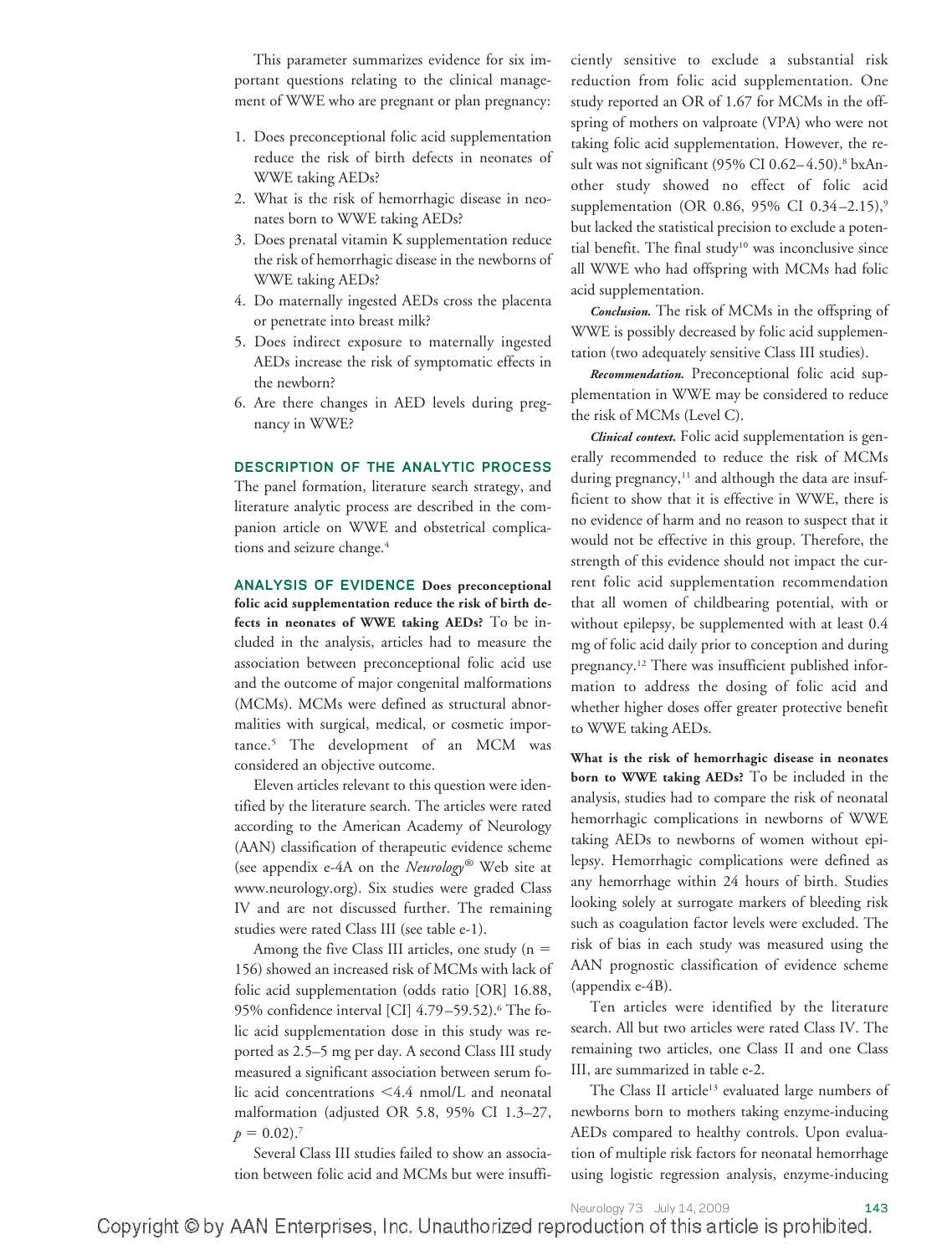AEDs did not emerge as significantly associated with neonatal hemorrhage (OR 1.1, 95% CI 0.3-4.6,  $p = 0.8$ ). However, the high upper limit of the 95% CI indicates that the possibility of a substantial risk cannot be excluded. The majority of hemorrhages in AED-exposed newborns were accounted for by premature birth ( $\leq$ 34 weeks). The Class III article<sup>14</sup> also showed no increased risk with AEDs, which were mostly enzyme-inducers (relative risk 0.51, 95% CI 0.21–1.24,  $p = 0.14$ ). All newborns in both these studies received vitamin K 1 mg IM at birth, but the mothers received no prenatal vitamin K supplementation.

*Conclusion.* There is insufficient evidence to determine if the risk of neonatal hemorrhagic complications in the newborns of WWE taking AEDs is substantially increased (one inadequately sensitive Class II study).

*Recommendation.* Counseling of WWE who are pregnant or are contemplating pregnancy should reflect that there is insufficient evidence to support or refute an increased risk of hemorrhagic complications in the newborns of WWE taking AEDs (Level U).

**Does prenatal vitamin K supplementation reduce the risk of hemorrhagic complications in the newborns of WWE taking AEDs?** No articles were found that provided higher than Class IV evidence.

*Conclusion.* Evidence is inadequate to determine if prenatal vitamin K supplementation in WWE reduces neonatal hemorrhagic complications.

*Recommendation.* There is insufficient evidence to support or refute a benefit of prenatal vitamin K supplementation for reducing the risk of hemorrhagic complications in the newborns of WWE (Level U).

*Clinical context.* Newborns exposed to enzymeinducing AEDs in utero routinely receive vitamin K at delivery, as is the routine practice for all newborns.<sup>15</sup>

**Do maternally ingested AEDs cross the placenta? Do maternally ingested AEDs penetrate into breast milk?** Articles were included if the investigators measured AED levels in at least five mother-child pairs for evaluation of placental transfer and a minimum of five maternal serum-breast milk pairs. Each study's risk of bias was rated using the AAN prognostic classification of evidence scheme. The AED level in the mother's serum was the risk factor; the AED level in the neonate's serum was the outcome for the first question and the AED level in the breast milk was the outcome for the second question. Studies were downgraded because of inadequately described serum AED concentrations; nongeneralizable population; samples not obtained at uniform times, such as the maternal sample and the cord or milk sample obtained at differing times in the same pair; or fewer than 80% of samples collected according to protocol.

There is no threshold level of passive exposure to AEDs that is established to impart a clinically important risk to the fetus or neonate. For the purpose of this parameter, the panel stipulated that an AED transfer rate of 0.6 (neonatal to maternal plasma concentration ratio or a milk to maternal concentration ratio) was potentially clinically important. Similarly, the panel stipulated that any trend of increasing plasma concentrations in the neonate by 25% over the evaluated period (generally 3 days up to 1 month) was clinically important.

The literature search identified 19 articles. Two articles were Class I, 16 were Class II, and one was Class III (see table e-3).

Placental transfer. One Class I study<sup>16</sup> and one Class II study<sup>17</sup> provided evidence that primidone (PRM) and phenobarbital (PB) significantly cross the placenta (cord: maternal concentration  $> 0.6$ ).

One Class I study<sup>18</sup> and two Class II studies<sup>19,20</sup> provided evidence that VPA significantly crosses the placenta.

At least two Class II studies per AED19-24 provided evidence that the following AEDs significantly cross the placenta: phenytoin (PHT), carbamazepine (CBZ), and levetiracetam (LVT).

One Class II study for each of the following AEDs showed significant placental crossing: gabapentin (GBP),<sup>25</sup> lamotrigine (LTG),<sup>26</sup> oxcarbazepine  $(OXC),<sup>27</sup>$  and topiramate  $(TPM).<sup>28</sup>$ 

One Class III study showed significant placental crossing for ethosuximide (ESM).29

# *Conclusions*

- PB, PRM, PHT, CBZ, LVT, and VPA probably cross the placenta in potentially clinically important amounts (one Class I and supporting Class II studies or two or more Class II studies).
- GBP, LTG, OXC, and TPM possibly cross the placenta in potentially clinically important amounts (at least one Class II study for each).
- There are insufficient data to determine if ESM crosses the placenta in clinically important amounts (one Class III study showing significant penetration).

*Recommendations.* The fact that PB, PRM, PHT, CBZ, LVT, VPA, GBP, LTG, OXC, and TPM cross the placenta may be factored into the clinical decision regarding the necessity of AED treatment for a woman with epilepsy (Level B for PB, PRM, PHT, CBZ, LVT, and VPA, and Level C for GBP, LTG, OXC, and TPM).

*Breast milk penetration.* One Class I study<sup>16</sup> and one Class II study<sup>17</sup>for PRM demonstrated significant penetration into breast milk.

# 144 Neurology 73 July 14, 2009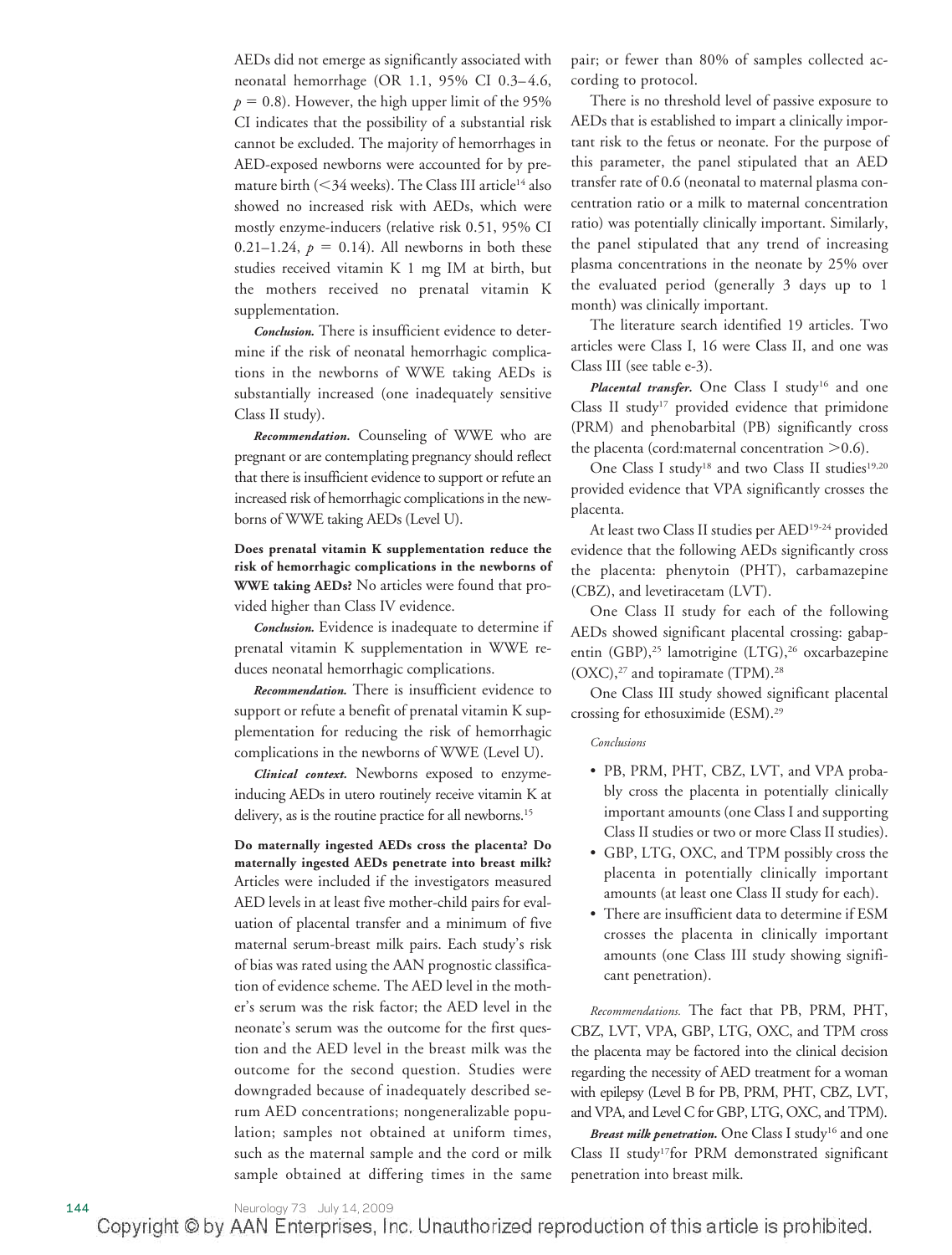Two Class II studies for LVT<sup>23,24</sup> demonstrated significant penetration into breast milk.

One Class II study for each of the following AEDs showed significant breast milk penetration: GBP,25 LTG,26 and TPM.28

One Class III study showed significant breast milk penetration for ESM.29

One Class I study<sup>18</sup> and a supporting Class II study<sup>30</sup> showed that VPA does not significantly penetrate into breast milk.

One Class I study<sup>16</sup> and one Class II study<sup>17</sup> provided evidence that PB does not significantly penetrate into breast milk.

Two Class II studies per AED provided evidence that CBZ<sup>31,32</sup> and PHT<sup>33,34</sup> do not significantly penetrate into breast milk.

The data were inadequate to show consistent evidence of accumulation of any AED in the newborn, including PB.

#### *Conclusions*

- PRM and LVT probably penetrate into breast milk in potentially clinically important amounts (one Class I study and a supporting Class II study or two Class II studies).
- GBP, LTG, and TPM possibly penetrate into breast milk in potentially clinically important amounts (one Class II study each).
- VPA, PB, PHT, and CBZ probably do not penetrate into breast milk in potentially clinically important amounts (one Class I study and a supporting Class II study or two Class II studies).
- There are insufficient data to determine if ESM penetrates into breast milk in clinically important amounts (one Class III study showing significant transfer).

*Recommendations.* VPA, PB, PHT, and CBZ may be considered as not transferring into breast milk to as great an extent as PRM, LVT, GBP, LTG, and TPM (Level B when compared to PRM and LVT and Level C when compared to GBP, LTG, and TPM ).

*Clinical context.* Because of small sample size, there was no way to analyze the potential contribution of other clinical factors, such as AED polytherapy, on the passive transfer of AEDs to newborns of WWE.

**Does indirect exposure to maternally ingested AEDs lead to symptomatic effects in the newborn?** We defined pertinent symptomatic effects as those likely attributable to the AED (e.g., withdrawal, inconsolable fussiness, excessive sedation, lethargy). We searched for controlled studies comparing the frequency of such symptoms in the newborns of WWE on AEDs to WWE not on AEDs. No articles were identified.

*Conclusion.* There is no evidence to determine if indirect exposure to maternally ingested AEDs has symptomatic effects on the newborns of WWE.

*Recommendation.* None (Level U).

*Clinical context.* Certainly many of the AEDs cross through the placenta or into breast milk in measurable concentrations, with some meaningful differences in AEDs, particularly for breast milk transfer. The clinical consequences for the newborn of ingesting AEDs via breast milk remain sorely underexplored and will continue to produce anxiety in WWE bearing children and all who care for these clinical dyads.

**For each of the AEDs, does pregnancy cause a change in the levels of the medication or clearance of the medication?** Articles were included in the analysis if the investigators compared preconception and postpartum AED levels. Articles were classified according to the evidence for a prognostic article (appendix e-4B). Using this scheme, pregnancy was considered the predictor and a change in serum drug levels or drug clearance was considered the outcome.

Serum AED level assays were considered an objective outcome. However, other concerns about the assay's technical reliability and margin of error were considered as potential sources of bias and studies were downgraded accordingly. Trough sampling was not a requirement, but inconsistent times of sampling resulted in downgrading. Postpartum values  $>6$  weeks were also accepted as an estimate for nonpregnant baseline. Changes in AED levels in WWE on polytherapy were accepted if it was clearly stated that other AED doses were kept the same. Articles that included WWE on polytherapy were downgraded.

No specific magnitude of change in AED level or clearance was required to be considered clinically important. However, the panel looked for evidence that an increase in seizure frequency was associated with a pregnancy-related decrease in AED levels.

Thirty-one relevant articles were identified by the literature search. Additionally, three articles published before 1985 were included in the analysis because they provided the only available information regarding some of the older AEDs. This was considered acceptable because the technology of AED level assays has been stable for decades. Three articles were classified as Class I, five were Class II, and 23 were Class III. For each AED, only the articles with the lowest risk of bias contributing to the conclusions are included in the evidence tables (see tables  $e-4-e-8$ ).

Lamotrigine. One Class I study<sup>35</sup> showed that both LTG total and free clearance increased throughout pregnancy with a peak of 94% (total) and 89% (free) in the third trimester. Importantly, seizure frequency increased when the LTG level decreased to 65% of the

Neurology 73 July 14, 2009 145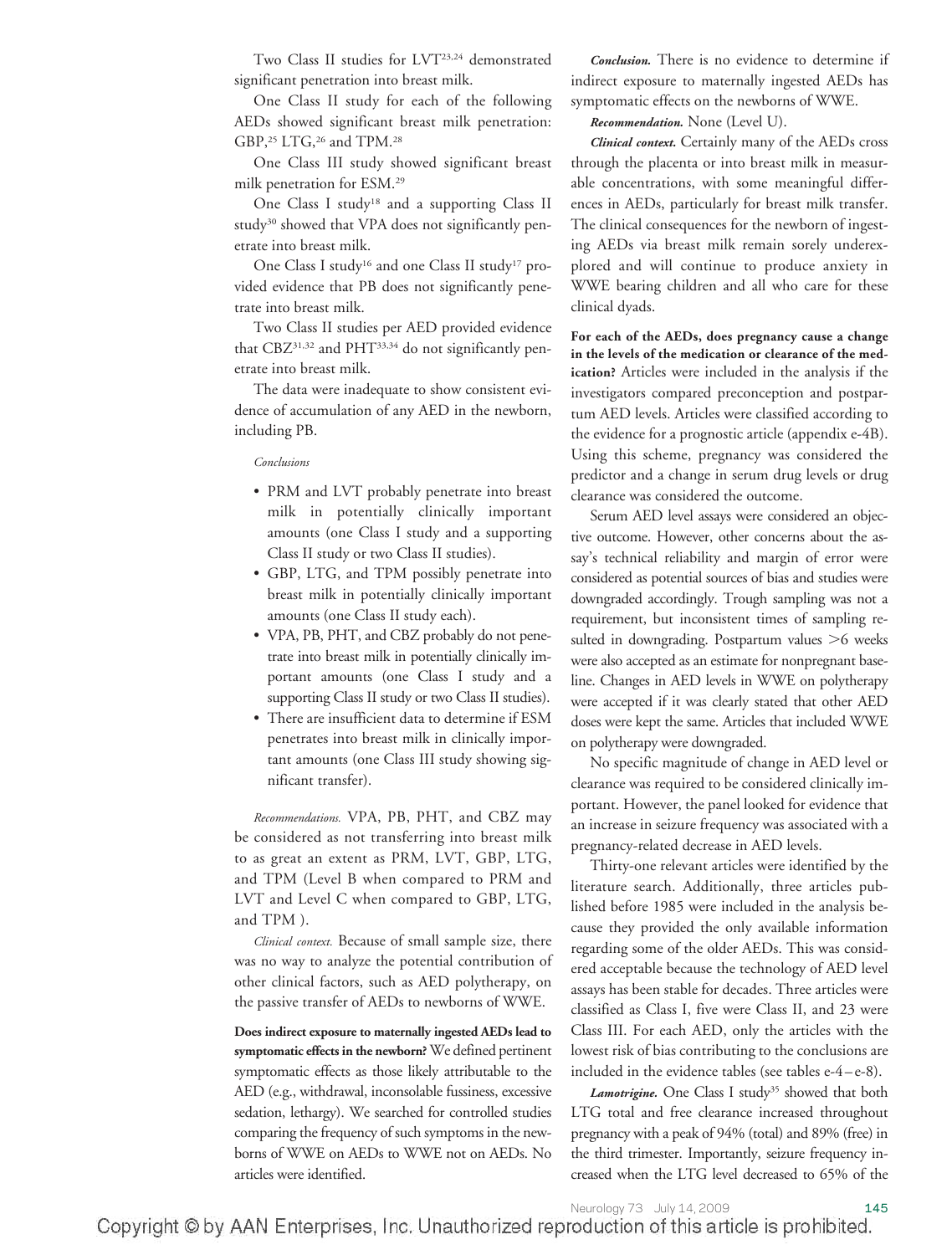preconceptional individualized target LTG concentration. Two Class II studies<sup>36,37</sup> also showed an increase in the LTG clearance. One study<sup>36</sup> showed  $>65\%$  increase in clearance between prepregnancy baseline and the second and third trimesters. The second study<sup>37</sup> showed that LTG clearance increased until 32 weeks of gestational age, with a peak of 230% above prepregnancy baseline. All three of these studies showed substantial variability among individuals in the magnitude of the enhanced LTG clearance.

*Conclusion.* Pregnancy probably causes an increase in the clearance and a decrease in the level of LTG during pregnancy. The decrease in LTG level is associated with an increase in seizure frequency (one Class I and two Class II studies).

*Carbamazepine.* One Class I study<sup>38</sup> of 35 women taking CBZ during pregnancy showed that total concentration of CBZ decreased by 9% in the second trimester and 12% in the third trimester compared to baseline. However, free CBZ levels did not change significantly during pregnancy compared to baseline. CBZ-epoxide concentrations, total and free, did not change. Two Class III studies<sup>39,40</sup> showed slightly increased clearance (10%–27.5%) during pregnancy, but one was confounded by findings only in women on polytherapy with enzyme-inducing AEDs.<sup>40</sup> One study<sup>39</sup> showed increased CBZ epoxide levels and increased epoxide: CBZ ratios during pregnancy.

*Conclusion.* Pregnancy probably causes a small decrease in concentration of CBZ (9% in second trimester and 12% in third trimester) (one Class I study).

Phenytoin. One Class I study<sup>38</sup> of 22 women taking PHT monotherapy showed that total PHT concentration decreased in all three trimesters from baseline (maximum of 61%). Free PHT concentrations decreased in the third trimester by 16%. The PHT free fraction increased in the second and third trimesters by a maximum of 40%. Plasma PHT clearance increased by up to 117% in all three trimesters compared to baseline. Free PHT clearance increased in the third trimester by 25%. Three Class II studies<sup>e1-e3</sup> also showed increased clearance and decreased levels during pregnancy.

*Conclusion.* Pregnancy probably causes an increase in the clearance and a decrease in the level of PHT during pregnancy (one Class I study).

Oxcarbazepine. Two Class III studies<sup>e4,e5</sup> observed a decrease in levels of the active metabolite of OXC, monohydroxy derivative (MHD). One study<sup>e5</sup> showed a mean decrease in MHD concentration of 61.5%, maximum in the second trimester. The other study<sup>e4</sup> showed that compared to before pregnancy, the mean dose-corrected concentration of MHD decreased by 28% in the first trimester, 26% in the second trimester, and 36% in the third trimester.

*Conclusion.* Pregnancy possibly causes a decrease in the level of the active OXC metabolite, MHD (two Class III studies).

Levetiracetam. One Class II study<sup>23</sup> showed that concentrations of LVT decreased during pregnancy; maternal plasma concentrations during the third trimester decreased by 60% compared to prepregnancy baseline.

*Conclusion.* Pregnancy possibly causes a decrease in the level of LVT (one Class II study).

*Phenobarbital, valproate, primidone, and ethosuximide.* Sufficient monotherapy data are not available to provide evidence for a change in levels or clearance during pregnancy for PB, VPA, PRM, and ESM.

*Conclusion.* Evidence for a change in clearance or level of PB, VPA, PRM, and ESM during pregnancy is inadequate to reach a conclusion.

#### *Recommendations*

- Monitoring of LTG, CBZ, and PHT levels during pregnancy should be considered (Level B).
- Monitoring of LVT and OXC (as MHD) levels during pregnancy may be considered (Level C).
- There is insufficient evidence to support or refute a change in PB, VPA, PRM, or ESM levels related to pregnancy (Level U), and this lack of evidence should not discourage monitoring levels of these AEDs during pregnancy.

**CLINICAL CONTEXT** The studies reviewed provide some evidence supporting active monitoring of AED levels during pregnancy. This is especially true for LTG where changes in LTG levels were associated with increases in seizure frequency. It seems reasonable to individualize this monitoring for each patient with the aim of maintaining a level near the preconceptional level, presumably at which the woman with epilepsy was doing well with seizure control. However, the studies reviewed fall short of determining that adoption of an active AED monitoring program would result in improved seizure control during pregnancy.

Unfortunately, the studies reviewed provided no clear data on the timing of the return to the prepregnancy pharmacokinetic state after pregnancy. One study<sup>35</sup> demonstrated that following an empiric postpartum taper schedule of LTG reduced the occurrence of postpartum toxicity, but more systematic information is needed regarding the pharmacokinetic alterations in AED metabolism postpartum for all AEDs in order to determine the management of AED dosing in the postpartum period.

**RECOMMENDATIONS FOR FUTURE RE-SEARCH** The issue of whether preconceptional folic

146 Neurology 73 July 14, 2009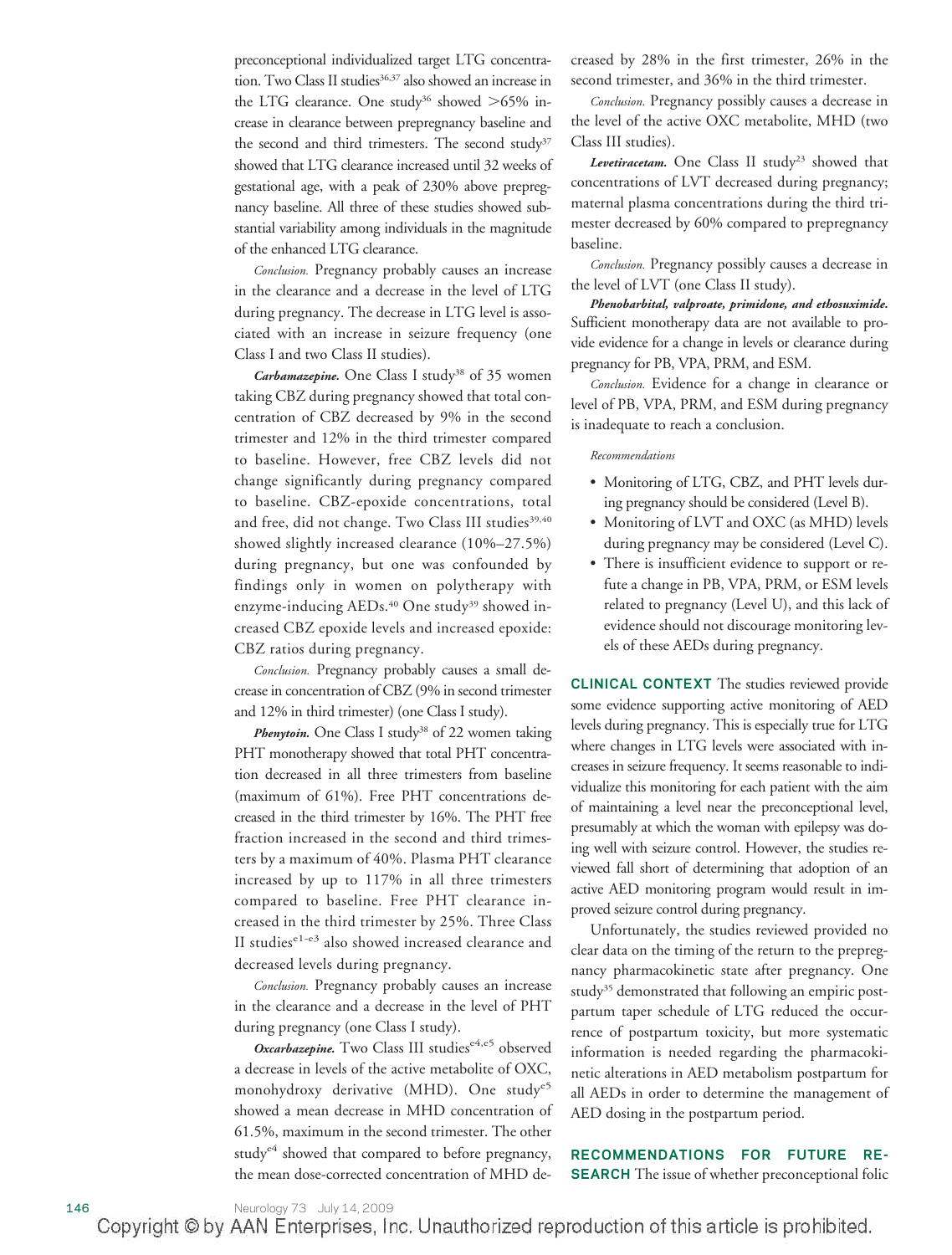acid supplementation for WWE, particularly at high doses, provides additional benefit in preventing MCMs needs to be clarified. Similarly, the risk of hemorrhagic disease of the newborn in neonates born to WWE taking AEDs and whether latepregnancy vitamin K supplementation could be beneficial need to be determined. Studies of some commonly used AEDs, such as zonisamide or TPM, were so limited that no recommendations could be made regarding these specific medications.

Although many of the AEDs were shown to cross the placenta or enter breast milk, studies were limited in duration and did not systematically evaluate neonatal symptoms; more defined study on acute and prolonged outcomes in exposed neonates needs to be performed. This is particularly true for more subtle side effects, such as cognition and general healthy neonatal development. Information about how AED levels change during pregnancy based on individual metabolic capacity, as well as neonatal metabolism of AEDs consumed through breast milk, is needed in order to guide dosing and clinical monitoring of both mother and infant.

## **AUTHORS' AFFILIATIONS**

From the University of Miami (C.L.H.), Miami, FL; Emory University (P.B.P., K.J.M.), Atlanta, GA; New York Medical College (B.S.K.), New York; University of Tennessee Health Science Center (C.A.H.), Memphis; University of Wisconsin–Madison School of Pharmacy (B.G.); University of Maryland (J.H., T.Y.T., A.K.), Baltimore; Columbia University (W.A.H.), New York, NY; Centers for Disease Control and Prevention (D.T.), Atlanta, GA; Johns Hopkins University (P.W.K.), Baltimore, MD; Harvard Medical School (J.N.R., L.H.), Boston, MA; New York University School of Medicine (J.A.F.), New York; University of Calgary (S.W.), Alberta, Canada; private practice (A.N.W.), Newport, RI; New York University (B.V.), New York; Texas A&M University Health Science Center (R.F.), Houston; Beth Israel Deaconess Medical Center (P.O.S.), Boston, MA; and University of Pennsylvania (C.L.), Philadelphia.

## **ACKNOWLEDGMENT**

The authors thank Laura Moses for assistance in the preparation of this manuscript.

### **DISCLOSURE**

The authors report the following conflicts of interest: Dr. Harden has served on the scientific advisory board of Cyberonics, GlaxoSmithKline, UCB Pharma, Valeant, and SK Pharmaceuticals and on the speakers' bureau of GlaxoSmithKline, Pfizer, UCB Pharma, and Abbott. She serves as an editor of *Epilepsy Currents* and receives publishing royalties from Elsevier. Dr. Harden has received research funding from Forest, UCB Pharma, Ortho McNeil, and NIH/NINDS. Dr. Harden sees women with epilepsy in her office practice. Dr. Pennell has served on the Expert Panel for the Keppra Pregnancy Registry sponsored by UCB Pharma. She has received funding for travel from the Northeast Regional Epilepsy Group for speaking at their 2008 Epilepsy Symposium, by the UK Research Council for speaking at the Epilepsy Research UK International Expert Workshop, by UCB Pharma for attending the Executive Panel meeting for the Pregnancy Registry, by the American Epilepsy Society for attending the Board of Directors' Meeting, by the Epilepsy Foundation for attending the Board of Directors' and orientation meetings, by the Long Island Jewish Hospital for lecturing at Neurology Grand Rounds, by Duke University for lecturing at Neurology Grand Rounds, by Brigham and Women's Hospital for lecturing at the Epilepsy Research Conference,

by the Milken foundation for attending Pregnancy Registry meetings, and by Massachusetts General Hospital for speaking at the Annual Teratogens Course. She has received honoraria from Journal Watch Neurology for a contributing article, paid for by Massachusetts Medical Society, *NEJM*, for review for the *Lancet Neurology*, the Northeast Regional Epilepsy group for speaking at 2008 Epilepsy Symposium, North Shore Long Island Jewish Health system, Duke University, University of Maryland, the Massachusetts General Hospital for speaking at the postgraduate course in Human Teratogens, and the AAN for speaking and directing annual courses. Dr. Pennell has served as a contributing editor for *Epilepsy Currents* and is on the editorial board of *Epilepsia*. Dr. Pennell has received research support from UCB Pharma, Marinus Pharmaceuticals, NIH, NINDS, NIMH, CDC, and Emory University Research Council. Dr. Koppel reports no disclosures. Dr. Hovinga estimates less than 10% of his clinical effort is spent on pharmacology consults. Dr. Gidal has served on the scientific advisory board for GlaxoSmithKline, UCB Pharma, and Abbott Labs and served as an editor for *Epilepsy & Behavior*, *The Annals of Pharmacotherapy*, and *Pharmacist's Letter.* Dr. Gidal has received research support from UCB Pharma. Dr. Meador serves as a journal editor for *Neurology, Journal of Clinical Neurophysiology, Cognitive and Behavioral Neurology, Epilepsy & Behavior, Epilepsy Currents*, and Epilepsy.com. He has received research funding from NIH/NINDS, GlaxoSmithKline, Eisai, Marius, Myriad, Neuropace, SAM Technology, and UCB Pharma. Dr. Meador estimates that 30 – 40% of his clinical effort is spent on EEGs and the clinical care of patients with epilepsy. Dr. Hopp receives royalties from UpToDate.com electronic medical journal. She has been on the speakers' bureau of UCB Pharma and GlaxoSmithKline. Dr. Hopp has given testimony in a medico-legal case. Dr. Ting served on the scientific advisory board of UCB Pharma and has received honoraria from the Epilepsy Foundation of America. Dr. Hauser has served on the scientific advisory board of Ovation and Valeant. He has served on the editorial board of *Acta Neurologica Scandinavia, Neuroepidemiology*, and *Epilepsy Research*. He has received honoraria from Cornell University Symposium on epilepsy and acted as a consultant to Pfizer. Dr. Hauser has received research support from AAMC/CDC, NIH/NINDS, FAA, Mayo Clinic, and Hotchkiss Neurological Institute, and has given expert testimony in his role as an FAA consultant. Dr. Thurman is an employee of the CDC. Dr. Kaplan has served on the speakers' bureau of UCB Pharma, GSK, and Ortho McNeil. He serves as an associate editor for *Neurophysiologie Clinique, Journal of Clinical Neurophysiology*, and *Epilepsia*. He receives royalties from Demos Publications for the books *Neurological Disease in Women, Epilepsy A to Z, Imitators of Epilepsy*, and *Nonconvulsive Status Epilepticus*. He has received speaker honoraria from Medical College of South Carolina, Duke University, and Medical College of Virginia, has received research funding from NIH, Schwarz, Ortho McNeil, and Pfizer, and has acted as a consultant for Schering-Plough and Infinite Biological Technologies. Dr. Robinson reports no disclosures. Dr. French has served on the scientific advisory board of UCB Pharma, Johnson and Johnson, Eisai, Novartis, Valeant, Icagen, Intranasal, Sepracor, and Marinus. She has received funding for travel to present findings or give lectures from UCB Pharma, Kyowa, Eisai, Johnson and Johnson, Valeant, and GlaxoSmithKline. She has served as an associate editor for *Epilepsy Currents* and supplement editor for *Epileptic Disorders*. Dr. French is the president of the Epilepsy Study Consortium, which receives money from multiple pharmaceutical companies (including GlaxoSmithKline, UCB Pharma, Johnson and Johnson, Cyberonics, Schwarz Pharma, Ortho McNeil, Eisai, Jazz Pharmaceuticals, Ovation Pharmaceuticals, Endo Pharmaceuticals, Bial Pharmaceuticals, Neurovista, Valeant Pharmaceuticals, Icagen, Supernus, Intranasal, SK Pharmaceuticals, Taro Pharmaceuticals, Neurotherapeutics, Sepracor, and Novartis) and she consults on behalf of the consortium. Dr. French has received research funding from Johnson and Johnson, Eisai, UCB Pharma, SK Pharmaceuticals, Valeant, Pfizer, NIH, and Epilepsy Research Foundation. Dr. Wiebe serves on the editorial board of *Neurology, Epilepsia, Epilepsy & Behavior*, and *Canadian Journal of Neurological Sciences.* Dr. Wilner has served on the scientific advisory board of and received funding for travel from GlaxoSmithKline. He receives royalties from Demos Publications for *Epilepsy: 199 Answers* and *Epilepsy in Clinical Practice*. He receives board of directors compensation from GlaxoSmithKline. Dr. Vazquez has served on the scientific advisory board of Eisai, UCB, GSK, and Ortho McNeil. She has received honoraria from UCB, GSK, Ortho

Neurology 73 July 14, 2009 147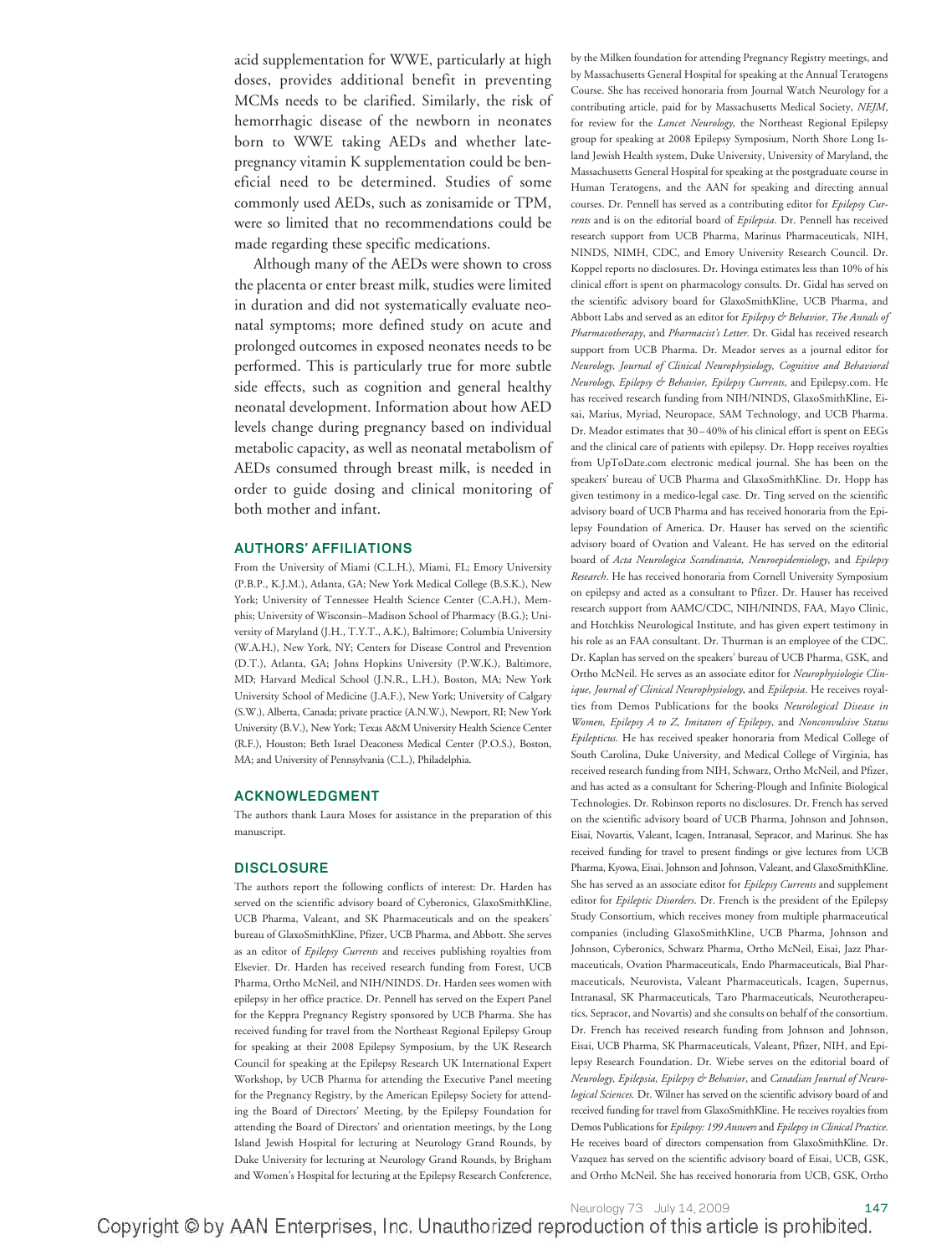McNeil, and Eisai. Dr. Vazquez has served on a speakers' bureau for Eisai, GSK, Ortho McNeil, UCB, and Novartis. Dr. Holmes receives research support from Abbott Labs, Eisai, Novartis, Ortho McNeil, and Pfizer. Dr. Krumholz has served on the Department of Transportation Expert Panel on Commercial Drivers and Epilepsy and has served on the editorial board of *The Neurologist* and *Clinical EEG and Neuroscience.* He has received honoraria from the Robert Wood Johnson Medical School for grand rounds. Dr. Finnell has served on the scientific advisory board of the NEAD study at Emory University, the University of Houston Center for Life Sciences Technology, the NIH, and the NIEHS National Advisory Environmental Health Sciences Council. He has received funding for travel from Fundacion BBVA, NIEHS National Advisory Environmental Health Sciences Council, IKMC Steering Committee, European Epilepsy Meeting, NIH, and AES. Dr. Finnell has served as a journal editor for *Birth Defects Research Part A* and holds a patent on folate receptor autoantibody assay. He has received honoraria from McGill University-Montreal Neurological Institute and has received research funding from the Centers for Disease Control and Prevention for the National Birth Defects Prevention Study and the Methodist Hospital Research Institute. Dr. Finnell has given expert testimony, prepared affadavits, and acted as a witness regarding legal proceedings related to the topic of this manuscript. Ms. Shafer has served on the scientific advisory board for GlaxoSmithKline, has received funding for travel from the Epilepsy Therapy Project, and acts as a reviewer for *Epilepsy & Behavior* and *Epilepsia*. She has received honoraria from Medscape, American Epilepsy Society, and Cyberonics Nursing Advisory Board. Ms. Shafer is on the speakers' bureau of the Epilepsy Foundation of Massachusetts and Rhode Island, acts as a consultant to the Epilepsy Therapy Project, and is a contributing writer at epilepsy.com. Ms. Le Guen reports no disclosures.

#### **DISCLAIMER**

This statement is provided as an educational service of the American Academy of Neurology. It is based on an assessment of current scientific and clinical information. It is not intended to include all possible proper methods of care for a particular neurologic problem or all legitimate criteria for choosing to use a specific procedure. Neither is it intended to exclude any reasonable alternative methodologies. The AAN recognizes that specific patient care decisions are the prerogative of the patient and the physician caring for the patient, based on all of the circumstances involved. The clinical context section is made available in order to place the evidence-based guideline(s) into perspective with current practice habits and challenges. No formal practice recommendations should be inferred. The findings and conclusions in the report are those of the authors and do not necessarily represent the official position of the Centers for Disease Control and Prevention.

*Received January 13, 2009. Accepted in final form March 23, 2009.*

#### **REFERENCES**

- 1. United States Department of Health and Human Services, Centers for Disease Control and Prevention, National Center for Health Statistics, Bridged-Race Population Estimates, United States. July 1st resident population by state, county, age, sex, bridged-race, and Hispanic origin on CDC WONDER On-line Database. Available at: http://wonder.cdc.gov. Accessed June 2008.
- 2. Hirtz D, Thurman DJ, Gwinn-Hardy K, et al. How common are the "common" neurologic disorders? Neurology 2007;68:326–337.
- 3. Yerby MS. Quality of life, epilepsy advances, and the evolving role of anticonvulsants in women with epilepsy. Neurology 2000;55:S21–31.
- 4. Harden CL, Hopp J, Ting TY, et al. Practice Parameter update: management issues for women with epilepsy focus on pregnancy (an evidence-based review): obstetrical complications and change in seizure frequency: report of the Quality Standards Subcommittee and Therapeutics and Technology Assessment Subcommittee of the Ameri-

can Academy of Neurology and American Epilepsy Society. Neurology 2009;73:126 –132.

- 5. Holmes LB, Harvey EA, Coull BA, et al. The teratogenicity of anticonvulsant drugs. N Engl J Med 2001;344: 1132–1138.
- 6. Betts T, Fox C. Proactive preconception counseling for women with epilepsy: is it effective? Seizure 1999;8: 322–327.
- 7. Kaaja E, Kaaja R, Hiilesmaa V. Major malformations in offspring of women with epilepsy. Neurology 2003;60: 575–579.
- 8. Vajda FJ, O'Brien TJ, Hitchcock A, et al. The Australian registry of anti-epileptic drugs in pregnancy: experience after 30 months. J Clin Neurosci 2003;10:543–549.
- 9. Vajda FJ, O'Brien TJ, Hitchcock A, et al. Critical relationship between sodium valproate dose and human teratogenicity: results of the Australian register of anti-epileptic drugs in pregnancy. J Clin Neurosci 2004;11:854–858.
- 10. Wyszynski DF, Nambisan M, Surve T, Alsdorf RM, Smith CR, Homes LB. Increased rate of major malformations in offspring exposed to valproate during pregnancy. Neurology 2005;64:961–965.
- 11. Czeizel AE, Dobó M, Vargha P. Hungarian cohortcontrolled trial of periconceptional multivitamin supplementation shows a reduction in certain congenital abnormalities. Birth Defects Res A Clin Mol Teratol 2004; 70:853–861.
- 12. Recommendations for the use of folic acid to reduce the number of cases of spina bifida and other neural tube defects. Morb Mortal Wkly Rep 1992; September 11/  $41(RR-14) \cdot 001$ .
- 13. Kaaja E, Kaaja R, Matila R, Hiilesmaa V. Enzymeinducing antiepileptic drugs in pregnancy and the risk of bleeding in the neonate. Neurology 2002;58:549–553.
- 14. Choulika S, Grabowski, Holmes LB. Is antenatal vitamin K prophylaxis needed for pregnant women taking anticonvulsants? Am J Obstet Gynecol 2004;190:882–883.
- 15. American Academy of Pediatrics Vitamin K Ad Hoc Task Force. Controversies concerning vitamin K and the newborn. Pediatrics 1993;91:1001–1003.
- 16. Kuhnz W, Koch S, Helge H, Nau H. Primidone and phenobarbital during lactation period in epileptic women: total and free drug levels in the nursed infants and their effects on neonatal behavior. Dev Pharmacol Ther 1988; 11:147–154.
- 17. Nau H, Rating D, Häuser I, Jäger E, Koch S, Helge H. Placental transfer and pharmacokinetics of primidone and its metabolites phenobarbital, PEMA and hydroxyphenobarbital in neonates and infants of epileptic mothers. Eur J Clin Pharmacol 1980;18:31–42.
- 18. Nau H, Rating D, Koch S, Hauser I, Helge H. Valproic acid and its metabolites: Placental transfer, neonatal pharmacokinetics, transfer via mother's milk and clinical status in neonates of epileptic mothers. J Pharmacol Exp Ther 1981;219:768–777.
- 19. Takeda A, Okada H, Tanaka H, et al. Protein binding of four antiepileptic drugs in maternal and umbilical cord serum. Epilepsy Res 1992;13:147–151.
- 20. Ishizaki T, Yokochi K, Chiba K, et al. Placental transfer of anticonvulsants (phenobarbital, phenytoin, valproic acid) and elimination from neonates. Pediatr Pharmacol 1981;1:291–303.

148 Neurology 73 July 14, 2009<br>Copyright © by AAN Enterprises, Inc. Unauthorized reproduction of this article is prohibited.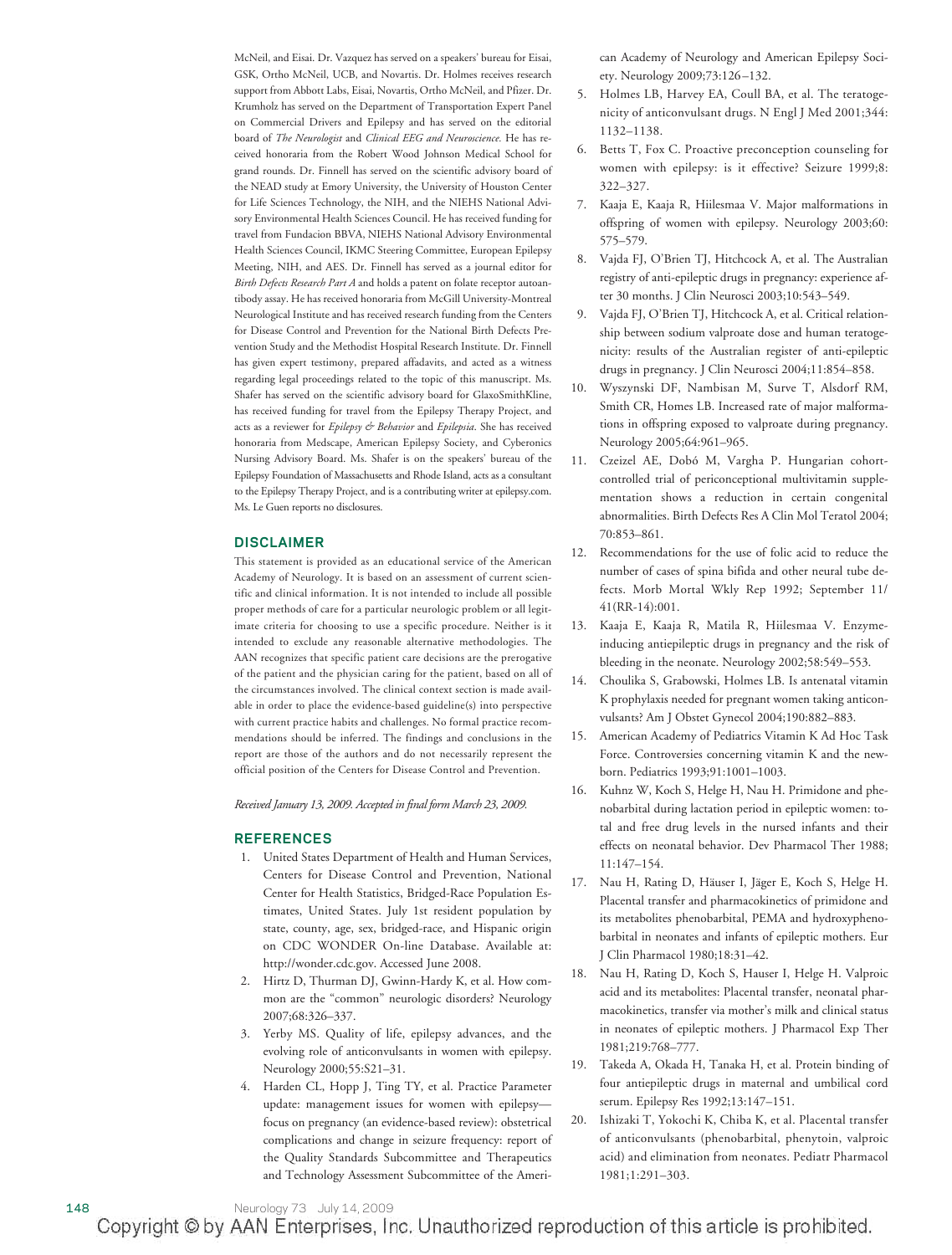- 21. Gomita Y, Furuno K, Akaki Y, et al. Phenobarbital in sera of epileptic mothers and their infants. Am J Ther 1995;2: 968–971.
- 22. Yerby MS, Friel PN, McCormick K, et al. Pharmacokinetics of anticonvulsants in pregnancy: alterations in plasma protein binding. Epilepsy Res 1990;5:223–228.
- 23. Tomson T, Palm R, Källén K, et al. Pharmacokinetics of levetiracetam during pregnancy, delivery, in the neonatal period, and lactation. Epilepsia 2007;48:1111–1116.
- 24. Johannessen SI, Helde G, Brodtkorb E. Levetiracetam concentrations in serum in breast milk at birth and during lactation. Epilepsia 2005;46:775–777.
- 25. Ohman I, Vitols S, Tomson T. Pharmacokinetics of gabapentin during delivery, in the neonatal period and lactation: does fetal accumulation occur during pregnancy? Epilepsia 2005;46:1621–1624.
- 26. Ohman I, Vitols S, Tomson T. Lamotrigine in pregnancy: pharmacokinetics during delivery, in the neonate, and during lactation. Epilepsy 2000;41:709–713.
- 27. Myllynen P, Pienimaki P, Jouppila P, et al. Transplacental passage of oxcarbazepine and its metabolites in vivo. Epilepsia 2001;42:1482–1485.
- 28. Ohman I, Vitols S, Luef G, et al. Topiramate kinetics during delivery, lactation, and in the neonate: Preliminary observations. Epilepsia 2002;43:1157–1160.
- 29. Kuhnz W, Koch S, Jakob S, Hartmann A, Helge H, Nau H. Ethosuximide in epileptic women during pregnancy and lactation period: Placental transfer, serum concentrations in nursed infants and clinical status. Br J Clin Pharmacol 1984;18:671–677.
- 30. Nau H, Helge H, Luck W. Valproic acid in the perinatal period: decreased maternal serum protein binding results in fetal accumulation and neonatal displacement of the drug and some metabolites. J Pediatr 1984;104:627–634.
- 31. Froescher W, Eichelbaum M, Niesen M, et al. Carbamazepine levels in breast milk. Ther Drug Monit 1984;6:266– 271.
- 32. Kuhnz W, Jager-Roman E, Rating D, et al. Carbamazepine and carbamazepine-10, 11-epoxide during pregnancy and postnatal period in epileptic mothers and their nursed infants: clinical and pharmacokinetic effects. Pediatr Pharmacol 1983;3:199–208.
- 33. Mirkin BL. Diphenylhydantoin: placental transfer, fetal localization, neonatal metabolism and possible teratogenic effects. J Pediatr 1971;78:329–337.
- 34. Steen B, Rane A, Lonnerholm G, et al. Phenytoin excretion in human breast milk and plasma levels in nursed infant. Ther Drug Monit 1982;4:331–334.
- 35. Pennell PB, Peng L, Newport DJ, et al. Lamotrigine in pregnancy: clearance, therapeutic drug monitoring, and seizure frequency. Neurology 2008;70:2130–2136.
- 36. Tran TA, Leppik IE, Blesi K, et al. Lamotrigine clearance during pregnancy. Neurology 2002;59:251– 255.
- 37. Pennell P, Newport DJ, Stow ZN, et al. The impact of pregnancy and childbirth on the metabolism of lamotrigine. Neurology 2004;62:292–295.
- 38. Tomson T, Lindbom U, Ekqvist B, et al. Epilepsy and pregnancy: a prospective study of seizures control in relation to free and total plasma concentrations of carbamazepine and phenytoin. Epilepsia 1994;35:122–130.
- 39. Battino D, Binelli S, Bossi L, et al. Plasma concentrations of carbamazepine and carbamazepine 10, 11-epoxide during pregnancy and after delivery. Clin Pharmacokinet 1985;10:279–284.
- 40. Bernus I, Hooper WD, Dickinson RG, et al. Metabolism of carbamazepine and co-administered anticonvulsants during pregnancy. Epilepsy Res 1995;21:65–75.

The Child Neurology Society has endorsed the following guidelines:

- Management issues for women with epilepsy—Focus on pregnancy (an evidence-based review): Obstetrical complications and change in seizure frequency
- Management issues for women with epilepsy—Focus on pregnancy (an evidence-based review): Teratogenesis and perinatal outcomes
- Management issues for women with epilepsy—Focus on pregnancy (an evidence-based review): Vitamin K, folic acid, blood levels, and breastfeeding